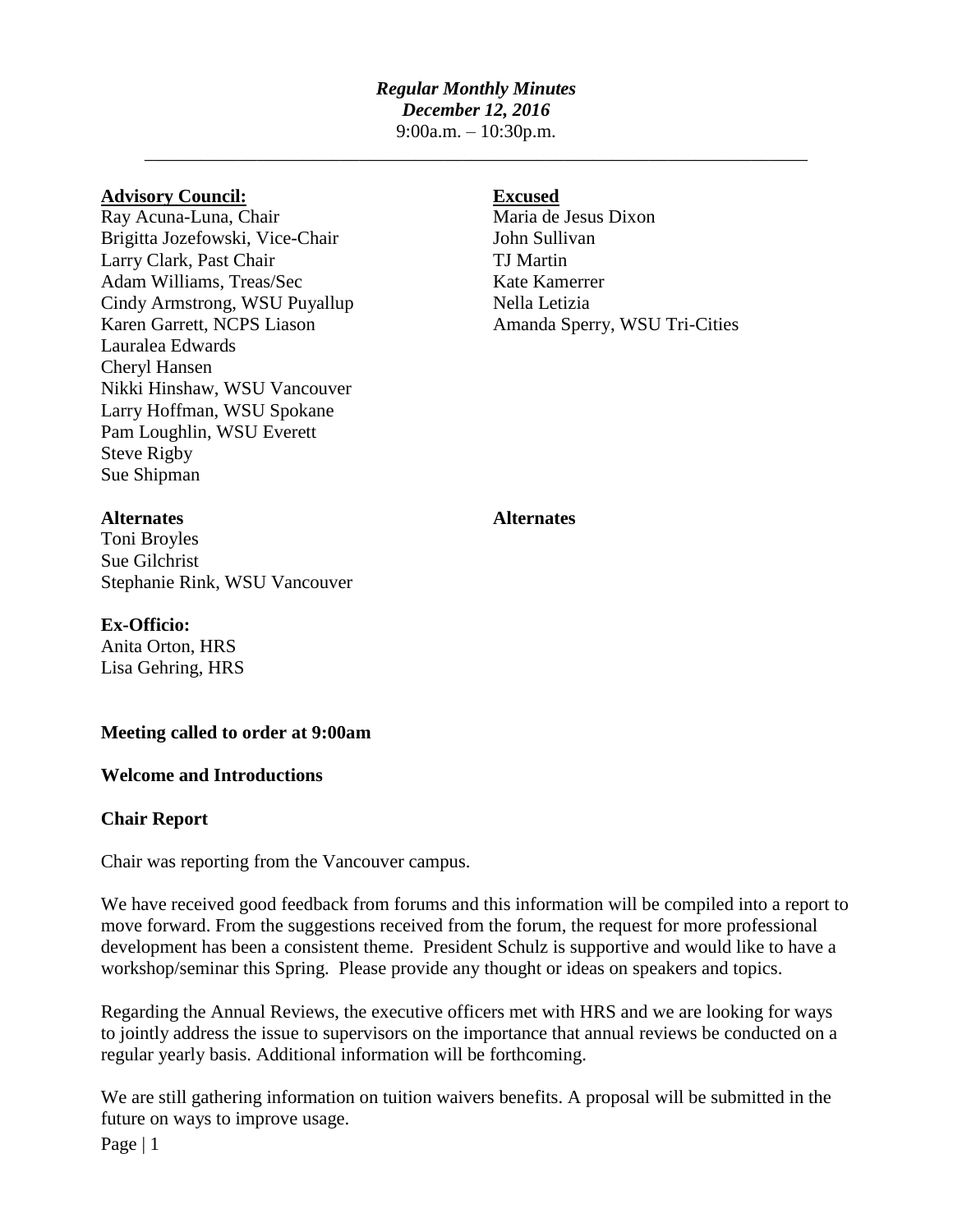### **Guest Presenter:**

Legal Requirement of the Public Records Act by Adam Malcom and Stephanie Kalasz

<https://experience.wsu.edu/Calendar/Calendar.aspx>and on APAC website. A question and answer session followed each presentation.

**Approval of Minutes**. The minutes will be circulated before the next meeting.

#### **New Business - none**

**Open Forum** – Forums have been beneficial and good comments and ideas have been brought forth.

Regarding the president's email about the budget deficit regarding tuition waivers, how will they be affected? It was noted the waivers the president was speaking about were for student waivers attending events and not for faculty and staff.

Please remember that tomorrow is the last day for the food drive

#### **Sub-Committees**

- Budget: Adam Williams No report.
- Events Committee: Brigitta Jozefowski /Amanda Sperry No report
- Marketing: Stephanie Rink The newsletter will be coming out soon, please provide any updates to be included
- Training/Professional Development: P. Loughlin: Mini grants were awarded and information will be provided in the newsletter.
- Strategic Plan Review/Adam Williams: A survey will be coming out soon.

#### **Regional Campus Updates**

Everett: Pam Loughlin/: A tour of the new building was provided and a July move-in date is anticipated. Puyallup: Cindy Armstrong/ No report Pullman: Cougars are going to the holiday bowl! The council members were invited to the President's home for a reception. Spokane: Brigitta Jozefowski/Larry Hoffman/ - The ESF College of Medicine is progressing. It was noted that an organized a food drive was organized by Karla in Spokane. Tri-Cities: No report Vancouver: Nikki Hinshaw & Stephanie Rink/ No report.

#### **Ex-Officio Updates**

Commission on the Status of Women: Maria de Jesus Dixon / Lauralea Edwards: Task force is continuing to work on a proposal to present to the president and provost on maternity leave Faculty Senate: No report

Health & Safety Committee**:** Lab safety procedures were being reviewed as well as weather safety plans.